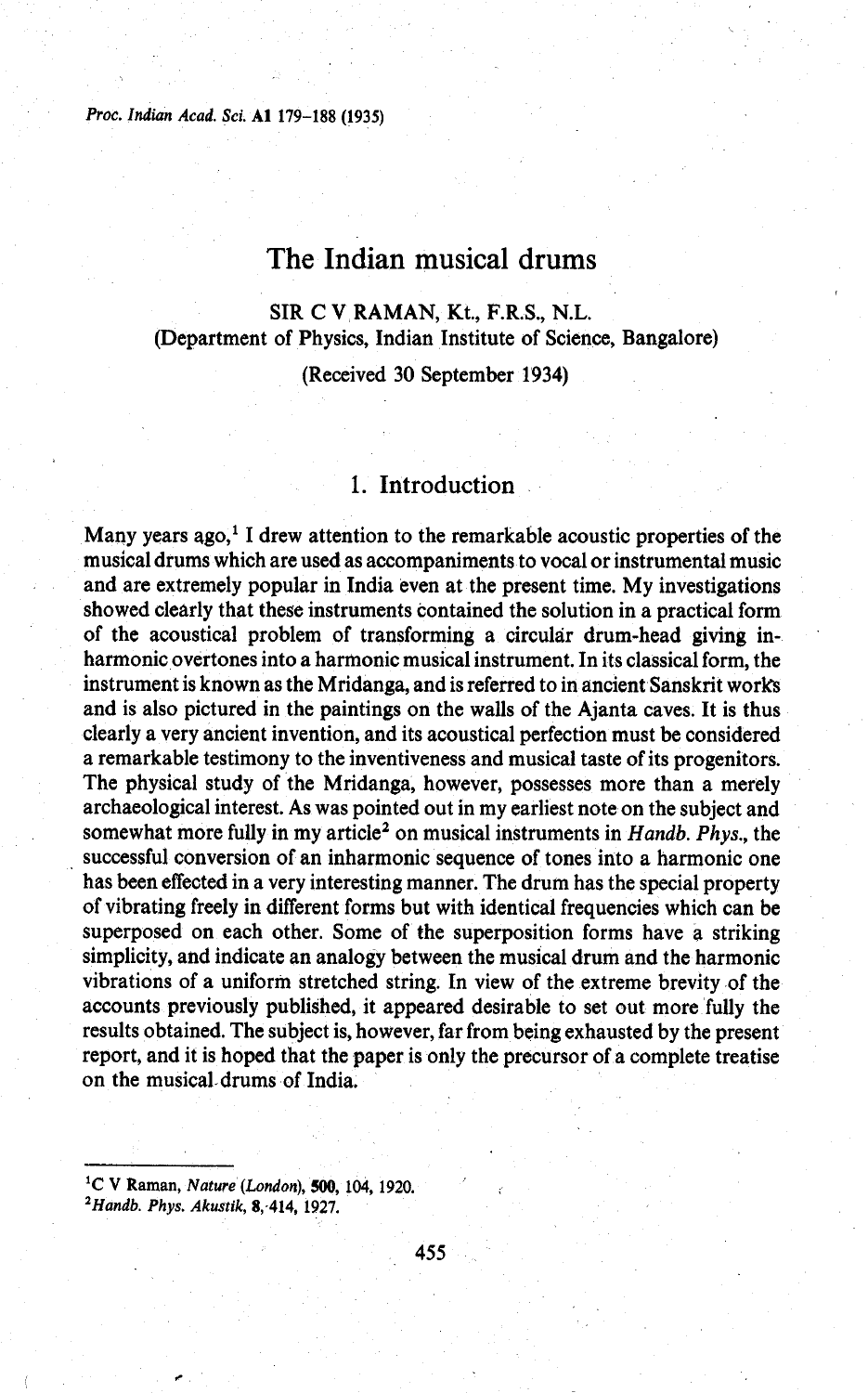## 2. Description of the instruments

An immense variety of drums of various forms and shapes are to be found in use in different parts of the country. The musical drum, however, stands apart in a class by itself, and is used exclusively for high class chamber music where the noise of an ordinary percussion instrument would be intolerable. The classical form of the instrument known as the Mridanga is a two-sided drum which is played with both hands. Its shape resembles that of two truncated cones or flower-pots placed together end to end with the narrow ends outwards. The construction usually takes the form of a hollow wooden shell of the shape mentioned with both ends open over which the drum-skins are stretched. To enable the drum-skins to be tightened to any desired tension, and at the same time ensure a uniform tension in all directions, the following device is adopted. The drum-heads are firmly attached to circular hoops by interlaced thongs of leather. The hoops are then put over the ends of the drum. A long band of leather repeatedly passes through both the hoops and to and fro over the full length of the drum, in all exactly sixteen times at equal intervals along its circumference. The ends of the leather band are then tied together. The tuning of the drum is roughly effected by lightening up the leather cord by adjusting the position of 8 movable cylindrical blocks of wood over which it passes. The final adjustment is made by the strokes of a hammer which force down the hoop over which the drum-head is stretched to the extent desired. The arrangement enables the drum-head to be accurately adjusted to any desired tension, and, what is equally important, enables the tensions in different directions to be equalised with meticulous precision. One can travel from one end of India to the other and seek in vain for a Mridanga which has either more or less than sixteen tightening straps. It is clear, therefore, that the inventors of the drum not only realised the importance of equalising the tensions, but laid stress on having exactly the right number of tension equalisers, namely, sixteen.

Apart from the details mentioned above, the special feature of the Mridanga consists in the construction of the drum-head played with the right hand. As originally put on, the drum-head is not a single piece of leather, but consists of three layers of drum-skin superposed on each other. In the final stages of construction, all the layers except one are taken out leaving only rings round the margin to reinforce one drum-skin which is left intact and is capable of vibration. Externally one such ring of leather is visible over the drum-head. The latter is then loaded symmetrically with a firmly adherent composition which is said to consist of finally divided iron-oxide'mixed with charcoal, starch and gum. The laying on of this composition and making it firmly adherent are elaborate processes which take a great deal of time. Actaally, the composition is put on layer by layer and pressed down by rubbing with a smooth piece of stone or metal. The thickness of the layer is greatest in the centre and shades down towards the margin. In some cases, it is found that the thickness is stepped down by three, five or seven stages towards the margin. Watching the process of putting it on, it is found that the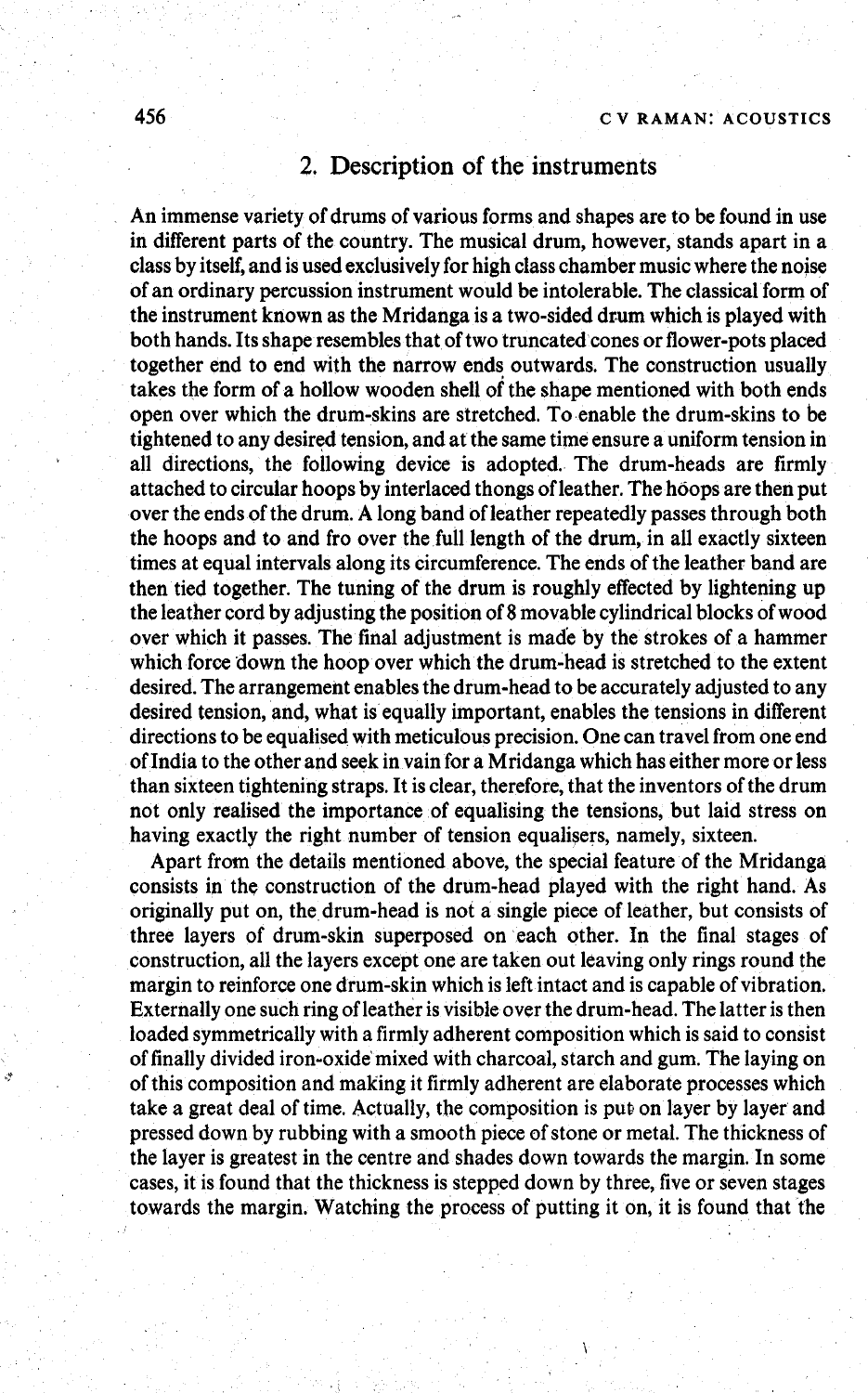thickness and distribution are determined by testing the tone of the drum continuously as the work proceeds.

The left-hand drum-head of the Mridanga is usually larger in size than the right-hand one. It is constructed in a similar manner to that described above, but without the central loading. In playing the instrument, however, the left-hand drum-skin is loaded with a piece of dough (kneaded wheat-flour) which is moistened and put on in sufficient quantity towards the centre to bring the pitch down to the desired value.

A modern variant of the Mridanga is known as the Thabla. This really consists of two drums placed simultaneously with the right-hand and left-hand respectively. Both consist of wooden or metal shells open at one end only and covered with drum-skins. The drum-head of the Thabla played with the right-hand is very



**Normal modes of uniform membrane.**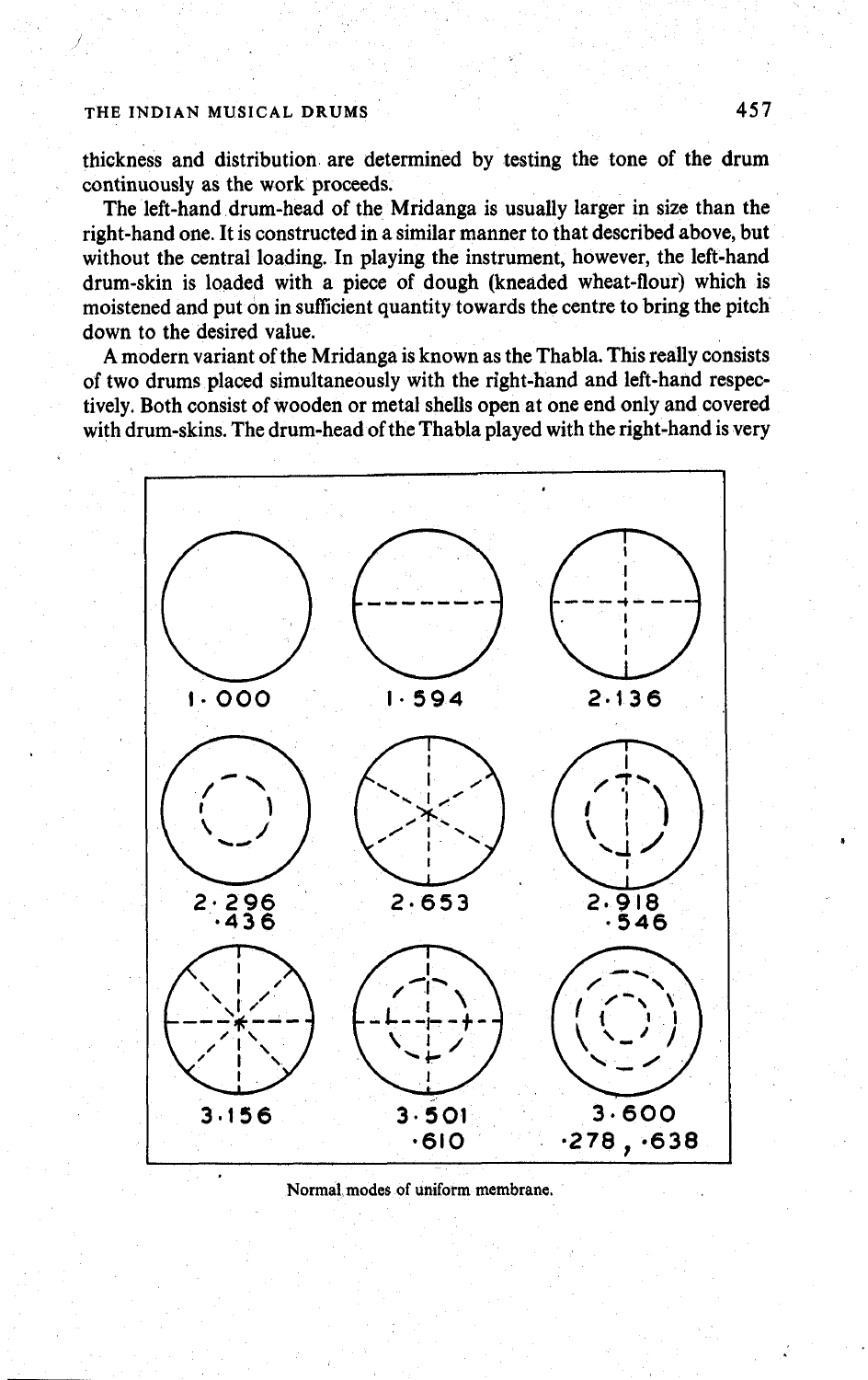#### **458** *c* **<sup>v</sup>RAMAN: ACOUSTICS**

similar to that of the Mridanga. The drum played with the left-hand has a firmly adherent composition which is, however, unsymmetrically placed on the membrane. The purpose of such unsymmetrical loading is quite different from that of the symmetrical loading used in the right-hand drum, with which alone we are concerned in the present paper. The tension arrangements in the Thabla are similar to those in the Mridanga, with the difference that the tightening cords simply pass round the closed end of the Thabla. The number of tightening straps is exactly 16 as in the Mridanga. In some very recent forms of Thabla, the tightening is effected by 16 iron rods placed at equal intervals round the drums, each having a hook which goes over the circular hoop of the drum-skin and is provided with a tightening nut and bolt at the lower end. With this arrangement again it is possible to adjust the tensions very accurately to equality in all directions.

The description of the Mridanga and of the Thabla given above is sufficiently comprehensive to cover all cases met with in practice. It must not be imagined, however, that all instruments going by these names are exact copies of each other. This is far from being the case. The individual examples differ notably in the size and shape of the wooden shell used, as also in the nature of the wood itself and the thickness of the shell. Notable differences also occur in the thickness of the leather used for the drum-skin, in the exact area and distribution of the central load, and specially also in the width of the marginal ring of the leather which is left superposed on the vibrating drum-head. In some forms of Mridanga or Thabla, the marginal ring is left very wide. In others, it is cut down to the barest minimum.

## **3.** Its acoustic characters

The most striking feature which distinguishes the Mridanga and the Thabla from other forms of drum is the sustained character of the tones. This is evidently the result of two features in the construction, namely, the heavy wooden shell on which the drum-head is stretched and the symmetrical loading of the latter by a firmly adherent composition. A drum-head which is stretched on a frame of small mass is obviously incapable of prolonged vibration, owing to the rapid communication of movement to the supporting frame. The heavy rigid shell in the Mridanga or Thabla, on the other hand, is favourable to the sustained vibration of the drum-head. The loading of the drum-head greatly increases the energy of vibration and is therefore a factor which favours the emission 9f a sustained tone. The presence of the enclosed air within the shell is probably also a factor tending in the same direction.

It is empirically observed that the width of the marginal ring of leather superposed on the drum-head has a notable influence on the duration of tone. The ring in fact acts as a kind of damper, and its width is adjusted to obtain the desired kind of tone. With a broad ring, we obtain a muffled tone of short

\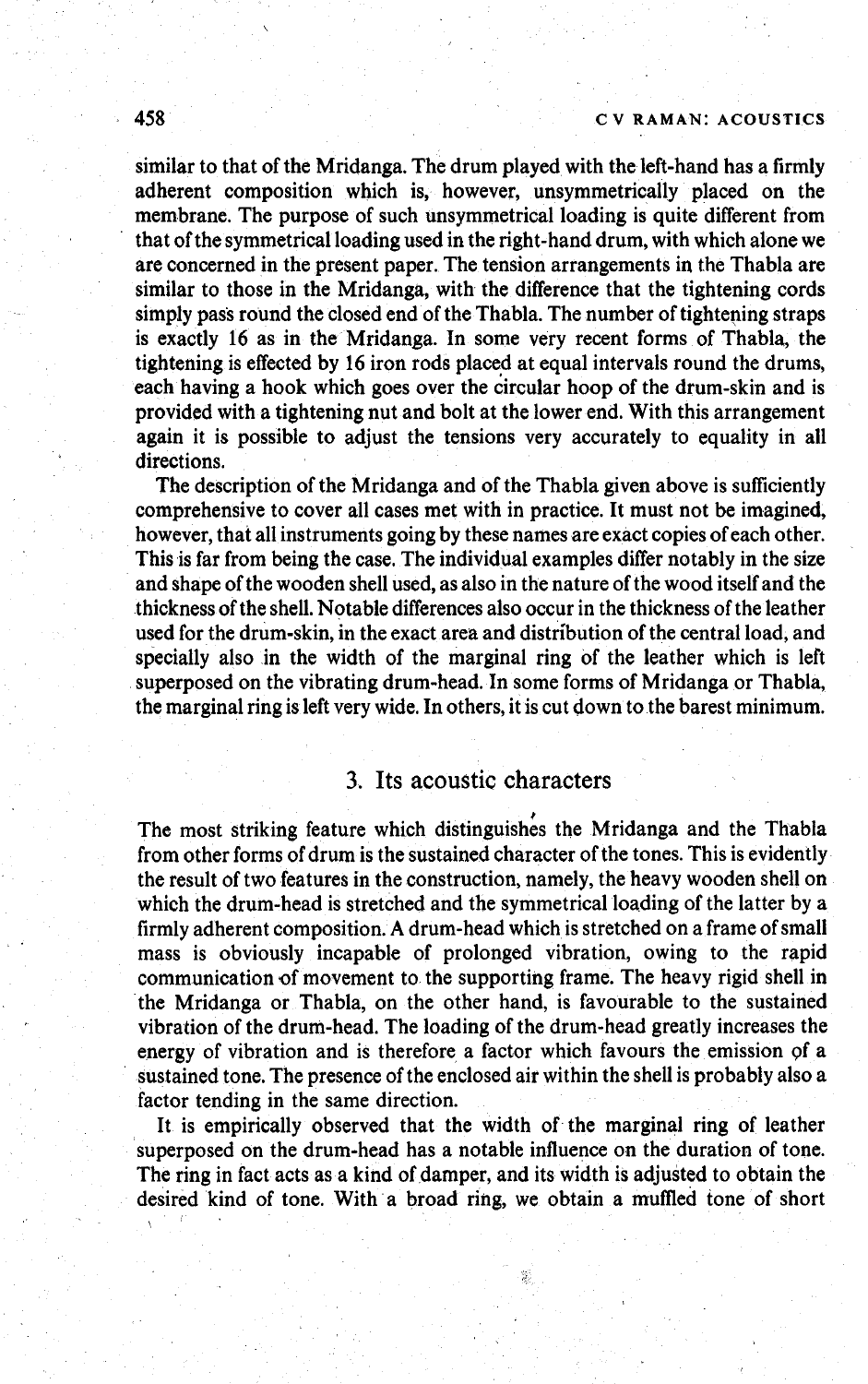

**Normal modes of harmonic drum.** 

duration in which few overtones are present, while with a narrow ring, the tone is prolonged and is also brighter, containing more overtones. From these observations, it is to be inferred that the purpose served by the marginal ring is mainly to suppress high tones which are not desired. The mechanism of such suppression is not difficult to understand. It is well known that in the case of a circular drum-head, the amplitude of vibration is relatively greatest towards the centre in the case of lower tones, but increases relatively towards the margin in the case of the higher overtones having several nodal diameters. The leather ring, therefore, acts as a damper for these high overtones without sensibly influencing the lower tones. Too broad a ring, however, carries the suppression to an undesirable extent, cutting out even the tones of lower pitch. As will be seen later

459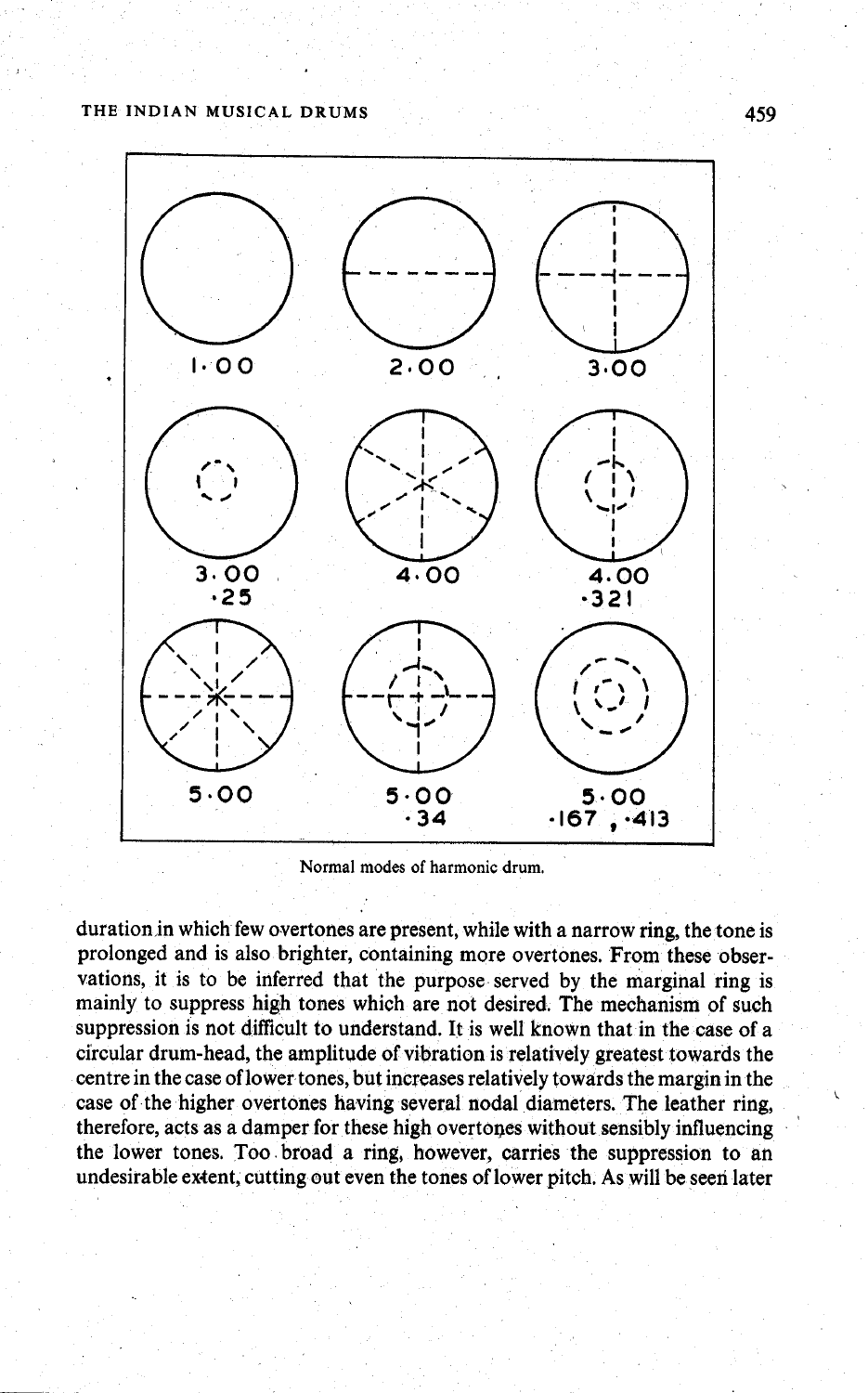#### , **460 c v RAMAN: ACOUSTICS**

in the paper, the construction of the drum-head seeks to arrange the first nine normal modes of the membrane into a harmonic sequence of five tones. The ) existence of normal modes of still higher pitch can only serve to injure the final result, and their elimination may therefore be described as the purpose of the marginal ring. The latter cannot greatly affect the pitch of the graver tones inasmuch as the amplitude of vibration is rather small for such tones towards the margin, and the effect of the marginal ring considered as a load must therefore be unimportant. The contact between the ring and the drum-head is probably imperfect, and this should tend to make the ring act as a damper rather than as a load influencing the pitch.

It should be mentioned that the Mridanga and Thabla, though they have much in common, are by no means identical in their acoustic properties. In the playing of the Mridanga, the flat of the hand is used more frequently, while with the Thabla, the finger tips are usually employed. \

#### 4. The five **tones** of the drum

The sustained character of the vibrations of the drum makes it possible to excite and observe them very readily. Indeed, one of the host striking properties of the harmonic drum is that any desired mode of vibration may be excited by simple percussion quite as easily as a stretched string may be caused to vibrate in one or other of its harmonic modes by touching it at a nodal point and plucking it suitably. The analogy is indeed very close as will be presently made clear.

The gravest mode of vibration of the drum-head is, of course, that without any interior nodal lines. This is best excited by bringing down the flat of the palm of the hand smartly on the centre of the drum-head and then quickly removing it. Produced in this way, the deep hum-tone obtained is quite free from overtones, whereas the tone obtained by striking the drum with the finger tips contains overtones.

The second tone of the drum-head is that having one nodal diameter. The professional drummer excites this by smartly striking the membrane with the edge of his palm laying his little finger along a diameter so as to bring it to rest, while the edge strikes the membrane and rapidly recoils from it. A clear sustained tone is obtained in this way. That the membrane thus excited vibrates with one nodal diameter at rest is readily demonstrated by strewing a little fine sand on it either before or immediately after the stroke. The sand gathers itself into a clearcut straight line along a nodal diameter coinciding with the position of the little finger in striking. For the success of this experiment, one has, of course, to cultivate the professional touch in the manner of striking the drum. It is also very important to adjust the tensions of the membrane in different directions to equality with great care. If this is not done, the experiment succeeds only if the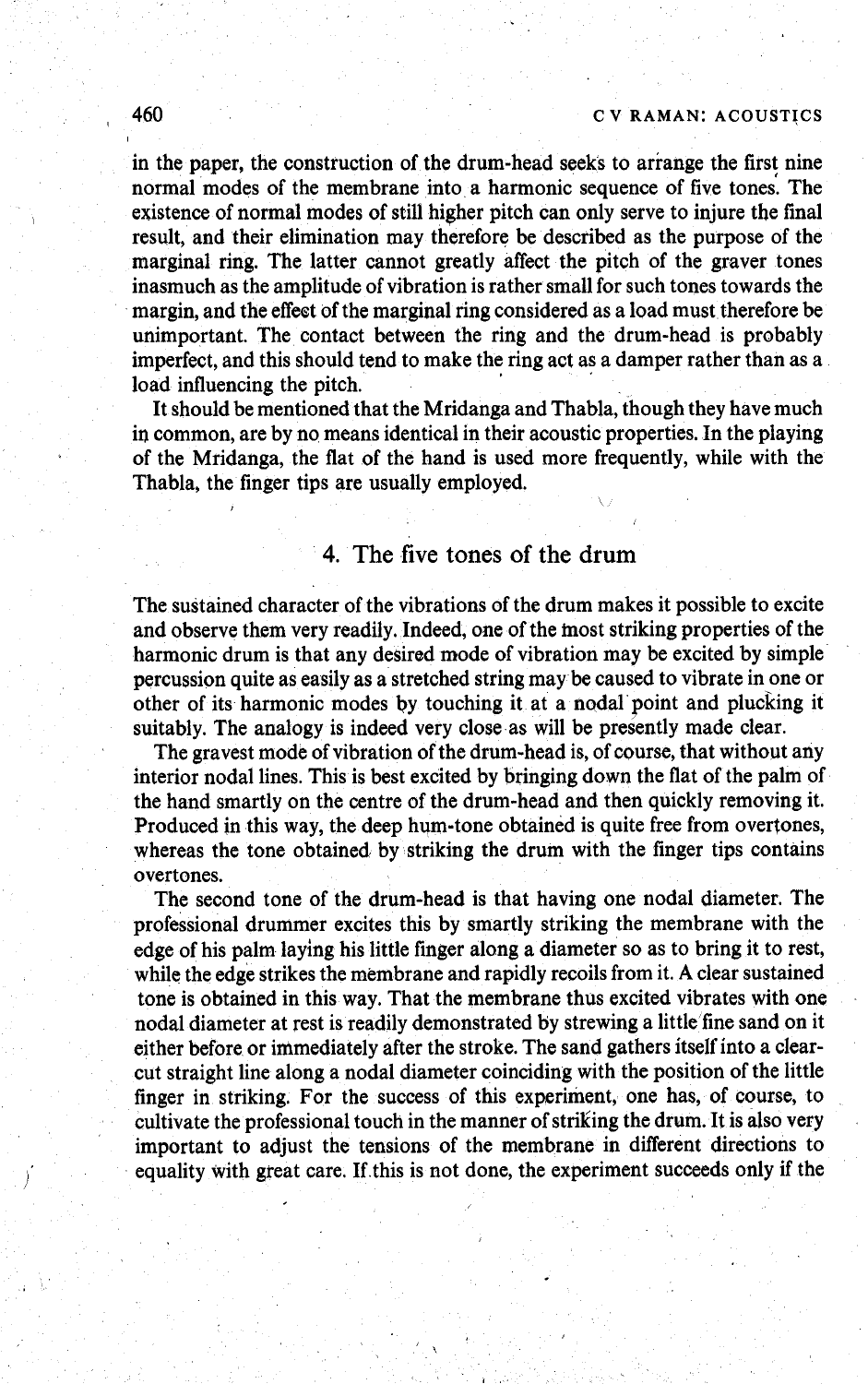drum is struck along the nodal diameter having the greatest or the least tension. When struck along a diameter with an intermediate tension, beats are heard, and the nodal diameter as indicated by the sand rotates to and fro about the centre periodically. If the beats are very fast, the sand is visible only as a little pile at the centre of the drum-head.

There is another method of exciting the mode of vibration with one nodal diameter which is very simple and does not need any professional skill. This is merely to touch the membrane gently with one finger of the left-hand laid along a diameter near the margin, and to strike the membrane smartly with a finger of the right-hand at a suitable point on the perpendicular diameter. The finger touching the drum determines the position of the nodal diameter which is indicated by the sand forming a line across the drum-head (see figure **4).** 

For exciting the third tone of the drum by itself, the simplest method is to touch the membrane gently with the fingers at two points near each other on the edge of the black central load and then strike the drum smartly with the finger at a point removed **90"** away; a clear ringing tone is obtained, and if the two points touched are at a suitable distance apart, two parallel nodal lines stretching across the drum are formed by the sand (figure 5). The significance of this form relatively to the usual modes of vibrations of a circular drum-head will be considered later.

The fourth tone of the drum is similarly excited by touching the edge of the loaded area lightly at three points, and striking the drum near its outer edge smartly with the finger at a point  $90^\circ$  away from the middle of the three points touched. If the three points touched are at suitable equal distances apart, the drum-head vibrates with three parallel nodal lines stretching across it, the position of which is indicated by the lines of the sand (figure 6). A clear ringing tone is heard at the same time.

The fifth tone may similarly be excited by touching the edge of the loaded area atfour points, and striking the drum smartly at a point some distance away on the marginal ring of leather. Except in large and specially well-made instruments, the duration of this tone is rather small, and it is not quite so easy to obtain its sand figures by percussion as in the case of the graver tones.

The harmonic relationship between the five tones of the drum is readily appreciated when they are excited one after another in the manner described above. It will be noticed that the fundamental corresponds to the drum-head vibrating as a whole. The second harmonic corresponds to the drum-head vibrating in tvo equal parts separated by a nodal diameter. The third harmonic corresponds to a mode of vibration in which the drum-head divides into three parts separated by two parallel nodal lines. The fourth harmonic corresponds to a mode in which the drum-head divides into four parts separated by three parallel nodal lines. The fifth harmonic similarly corresponds to a case in which the drumhead vibrates in **five** parts separated by four nodal lines. The analogy with the simple case of a vibrating stretched string is thus remarkably close.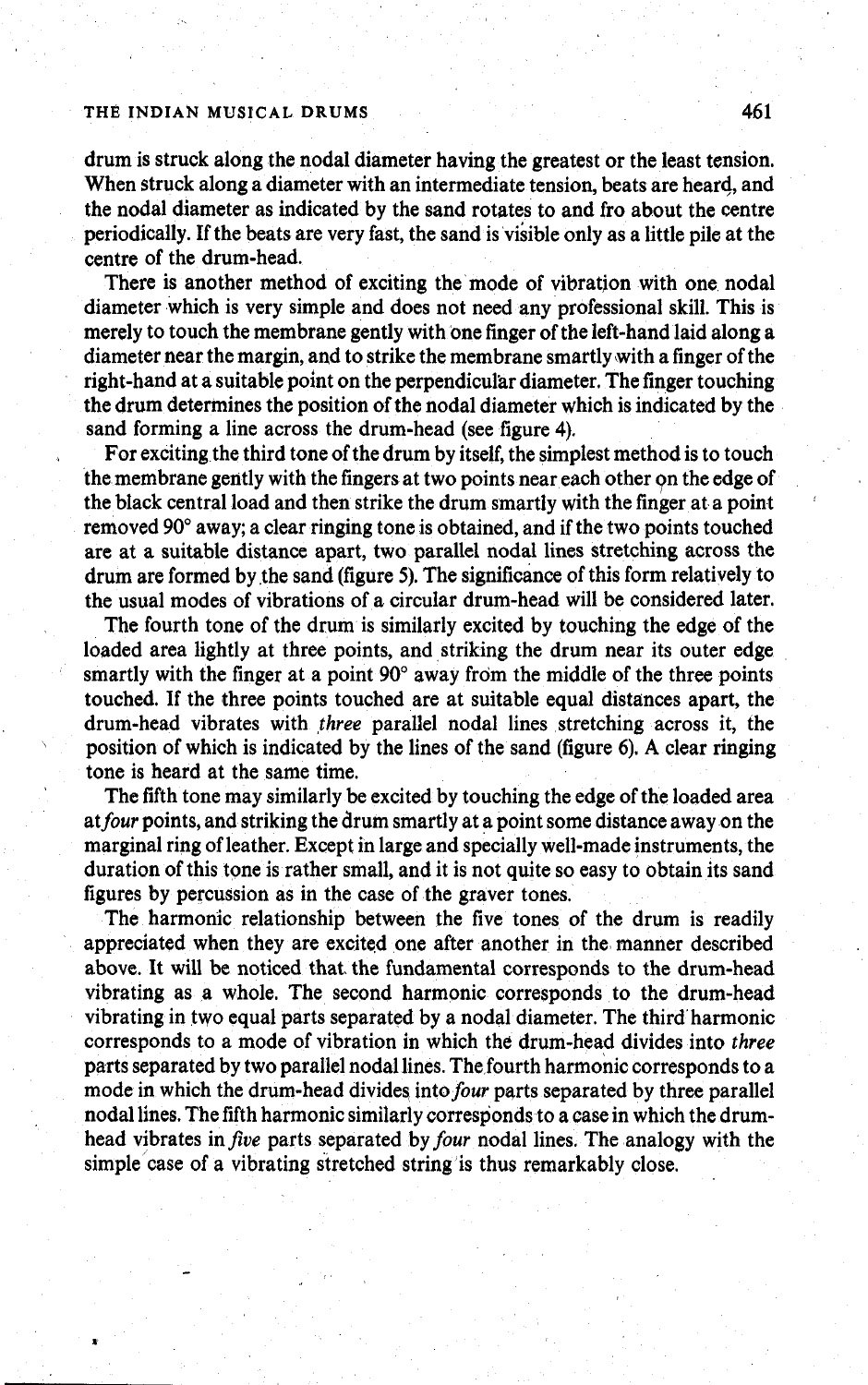# **5. Superposition figures of the third harmonic**

We have now to consider the relationship between the normal modes of vibration of the drum-head and the series of harmonic tones given by it. As regards the first and second harmonics, no special remarks are necessary as the modes of vibration are unique in each case. The third harmonic, on the other hand, is produced by a combination, in any desired ratio of amplitudes, of the modes of vibration of the drum-head with one nodal circle, and the mode with two nodal diameters. The proof of this statement is very easy and is illustrated in figures 7 to 12. It depends on the fact that by touching the drum-head gently at suitable points and exciting it by percussion, the mode of vibration with one nodal circle, and the mode with two nodal diameters may be excited, either each by itself, or together in any desired ratio of amplitude. In either case, the pitch of the tone obtained is identical, but the superposition gives rise to nodal diagrams which are observed as sand figures and assume varying shapes.

The mode of vibration with one nodal circle is most readily obtained by touching the drum-head at some little distance from its centre with the tip of a pencil, and tapping the centre with a light hammer. If the point of damping has been suitably chosen, a nodal circle is obtained. If it is too near or too far from the centre, an elliptic sand figure is found. To obtain a very elongated ellipse, we touch two points which are very close to each other on the edge of the loaded area and strike the drum with the finger at a point removed from them by 90". On increasing the distance between the two points touched, the ellipse straightens out and we obtain two parallel nodal lines running across the drum-head, and dividing it into three parts of which the middle has a smaller area than two outer ones. On further increasing the distance between the two points touched, the nodal lines curve outwards and assume the form of hyperbolae. Finally, when two points 90" apart on the edge of the loaded area are damped with the fingers and the drum is struck at the mid-point of the adjacent quadrant, we get two nodal diameters passing through the centre.

## **6. Superposition figures of the fourth harmonic**

The fourth harmonic is given by the drum-head vibrating in one or other of two forms: (a) a mode with one nodal diameter and one nodal circle, (b) a mode with three nodal diameters, or by superposition of both these forms. This is demonstrated by the sand figures reproduced as figures 13-18. Most of the figures for the fourth harmonic are obtained by touching three points on the edge of the loaded area and tapping the drum with the finger just on the inner edge of the marginal ring of leather. If the three points touched are exactly 60" apart from each other, we get the mode of vibration with three nodal diameters. If they are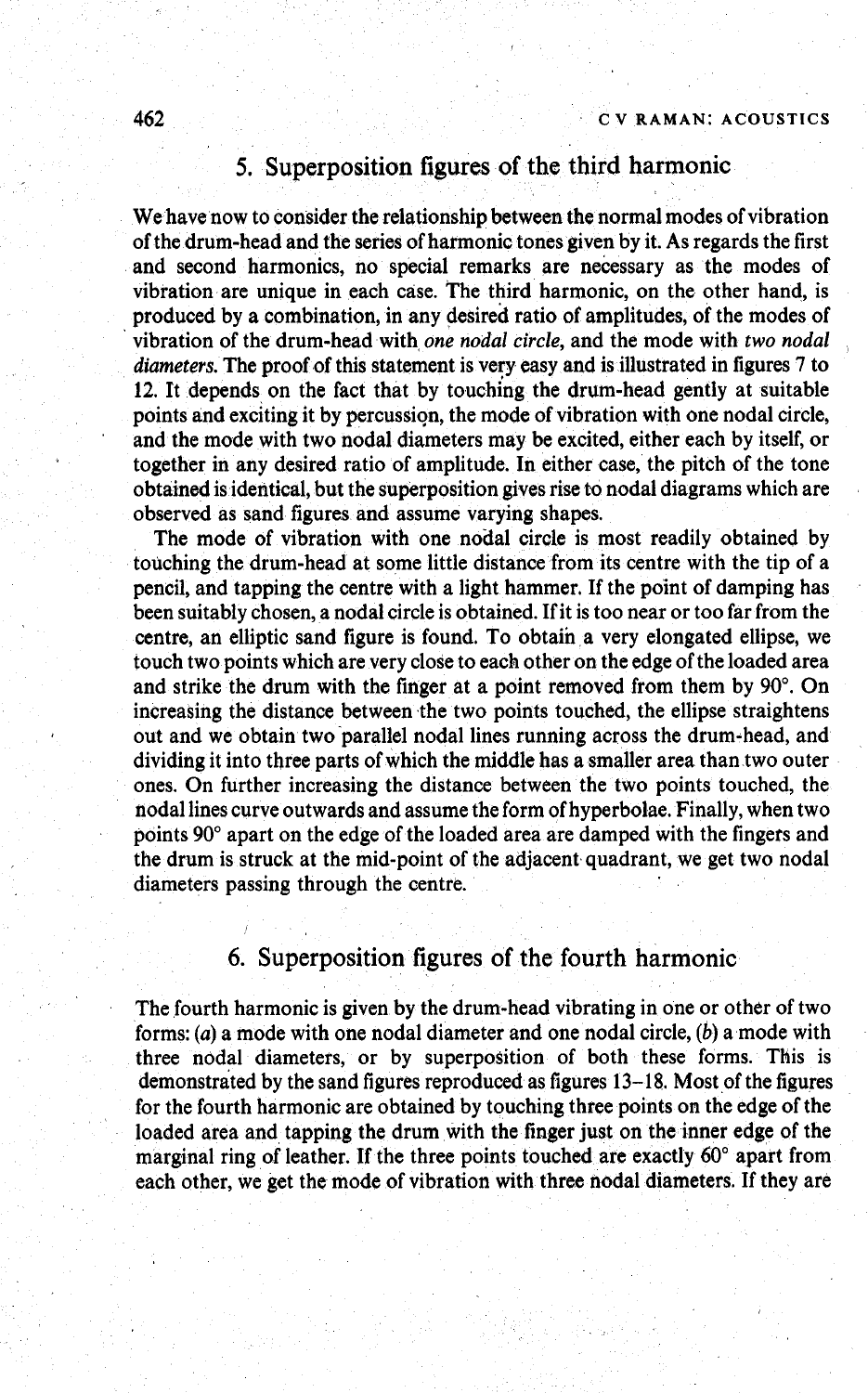closer together but at equal distances the diagram takes the form of three lines, one of which is a diameter running across the drum-head and the other two are hyperbolae curved outwards. As a special case, we have the figure consisting of three parallel straight lines running across the drum. All these figures are evidently obtained by the superposition of the normal two modes mentioned above. To obtain by itself the mode with one nodal diameter and a nodal circle, the device is adopted of touching the loaded area at two points **90"** apart, one at the edge of the loaded area and the other on the nodal circle itself and of tapping the drum-head near its edge.

A specially interesting case is that shown in figure **18** where we have a nodal figure consisting of three lines, two of them running perpendicular to the third which is a diameter. This is really the same case as that of three parallel lines running across the drum-head and may be derived from it by reversing the relative phase of the two superposed modes of vibration. It is obtained by touching the edge of the loaded area at three points, one of which is removed by **90"**  from the mid-point of the other two. In general, when the three points touched are unequally spaced, we get curious curved nodal lines of which figure **17** is an example. These are clearly due to superposition of the two ndrmal modes with the nodal diameters not coincident but inclined to each other.

## 7. Superposition figures of the fifth harmonic

From the fact that the fifth harmonic is obtained when four points on the drumhead are damped, it may be inferred that it arises from a superposition of at least two modes, namely, (a) one with four nodal diameters only, (b) one with two nodal diameters and a nodal circle. Experiments made at Calcutta in **1919** with a fine large Mridanga showed that in reality we have also a third mode superposed on the above, namely, the mode with two nodal circles only. By touching the drum at suitable points, it was found possible to excite any of the foregoing three modes by itself, and obtain the relative sand figures, the pitch of the modes being the same in all the three cases. If it is possible to excite the drum in sustained vibrations of this frequency, a great variety of superposition figures should evidently be capable of being obtained.

#### **8,** Summary

The paper gives a detailed description of the results obtained by the author in the year **1919** which showed that in the Indian musical Urums we have a circular drum-head which is loaded and damped in such a manner that all the overtones above the ninth are suppressed and these nine are grouped in such a manner as to give a succession of five tones in harmonic sequence. The vibrations of the drum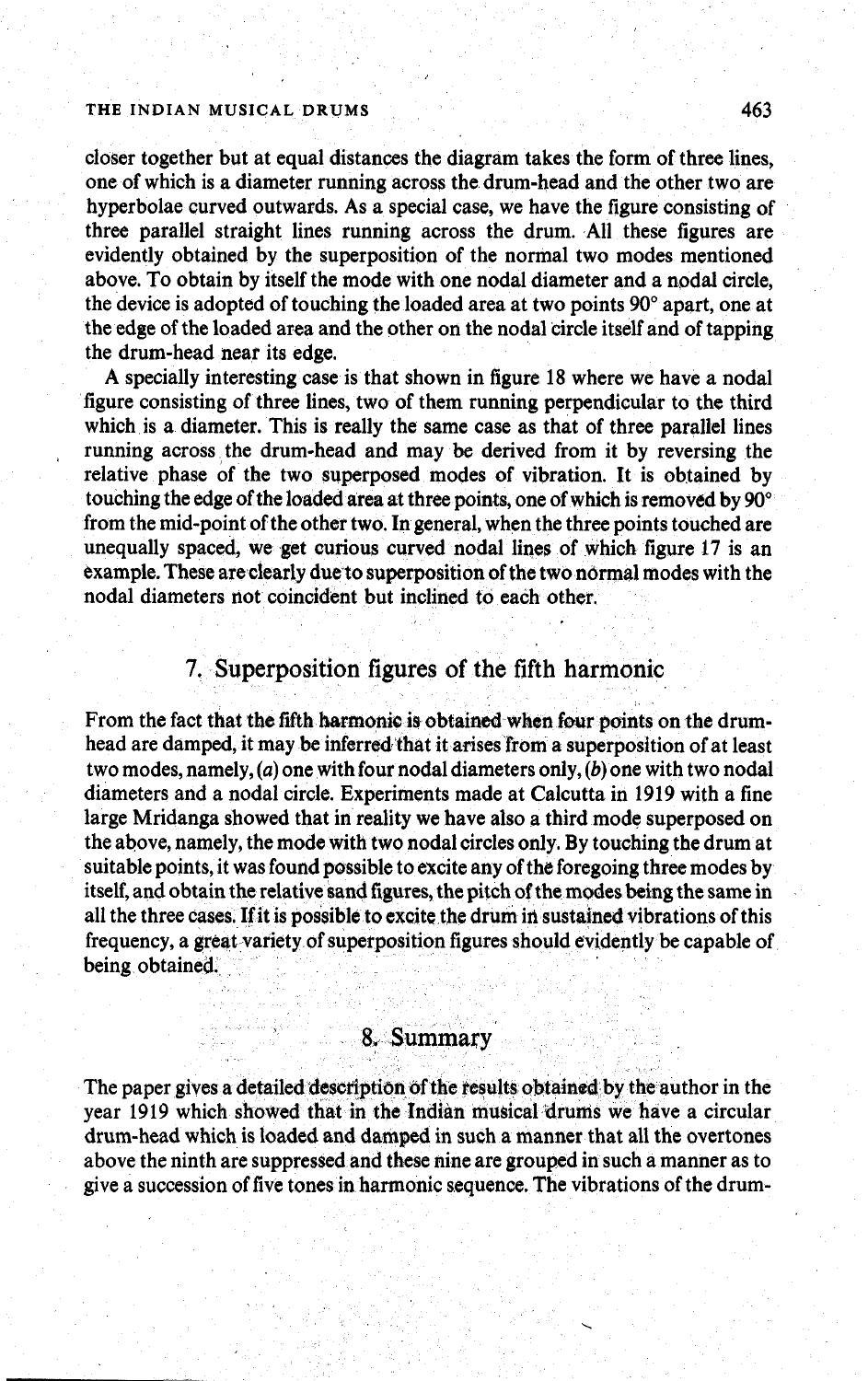head present a striking analogy to the case of a stretched string giving one or the other of its first five harmonics; the drum-head divides up into 1, 2, 3, 4 or 5 sections giving the respective harmonics. The third, fourth and fifth harmonics are obtained by superposition of 2; 2 and 3 respectively of the normal modes of vibration. The corresponding superposed forms of vibration are readily obtained and demonstrated by means of sand figures. Numerous figures illustrate the paper.



**Figure 1. A group of Thablas.** 



**Figure 2, The Mridanga.**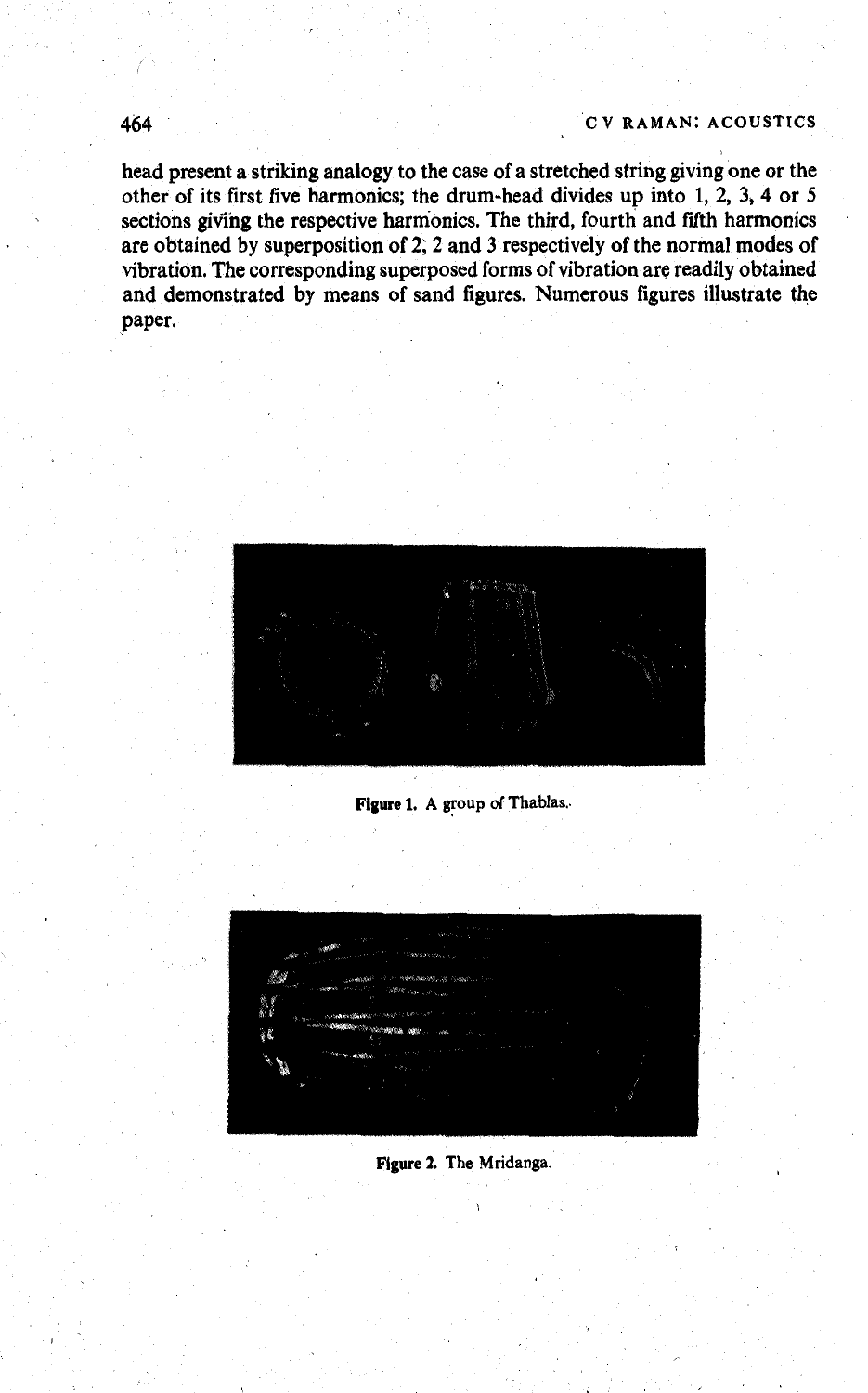





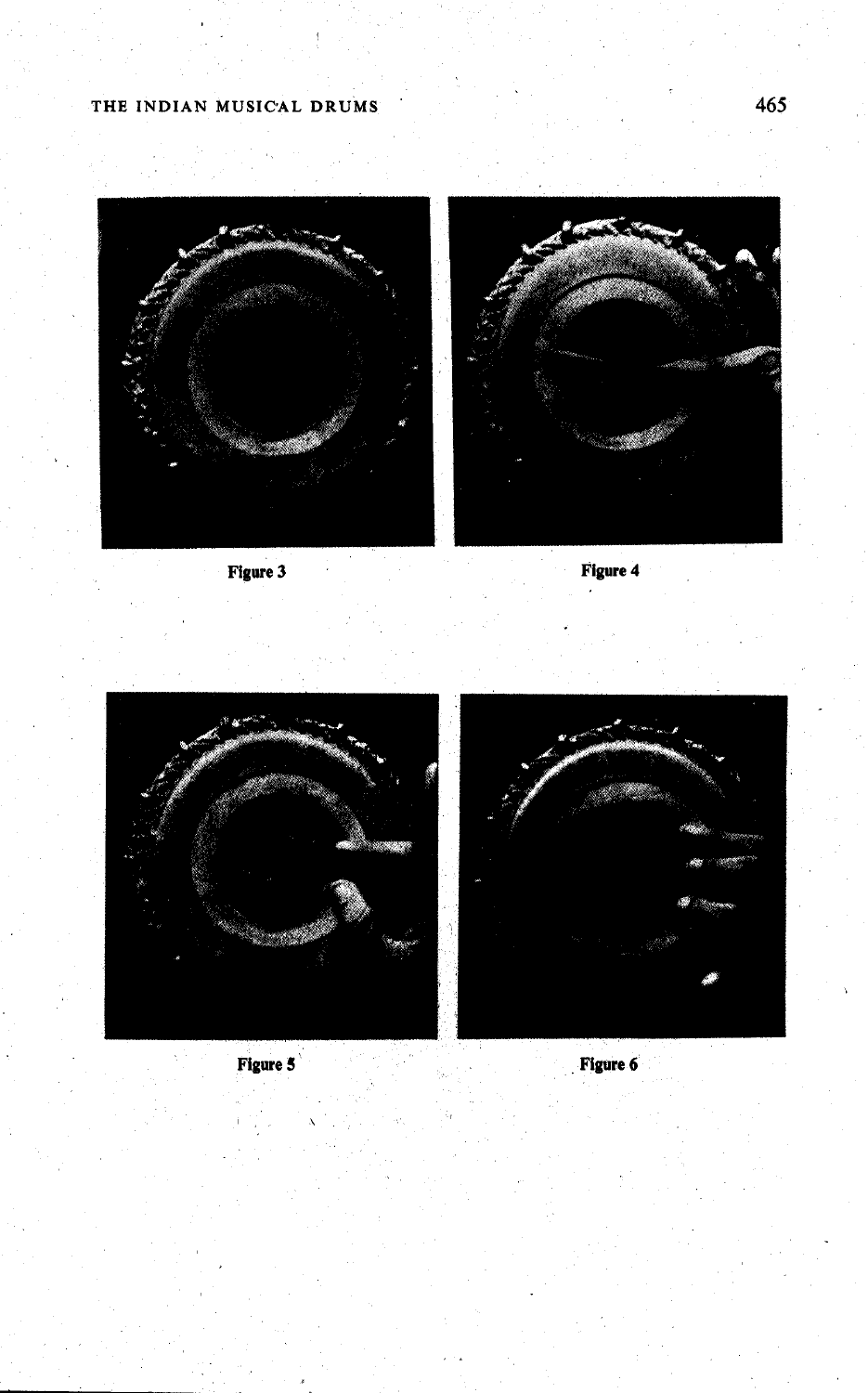

**Figures 7-12**